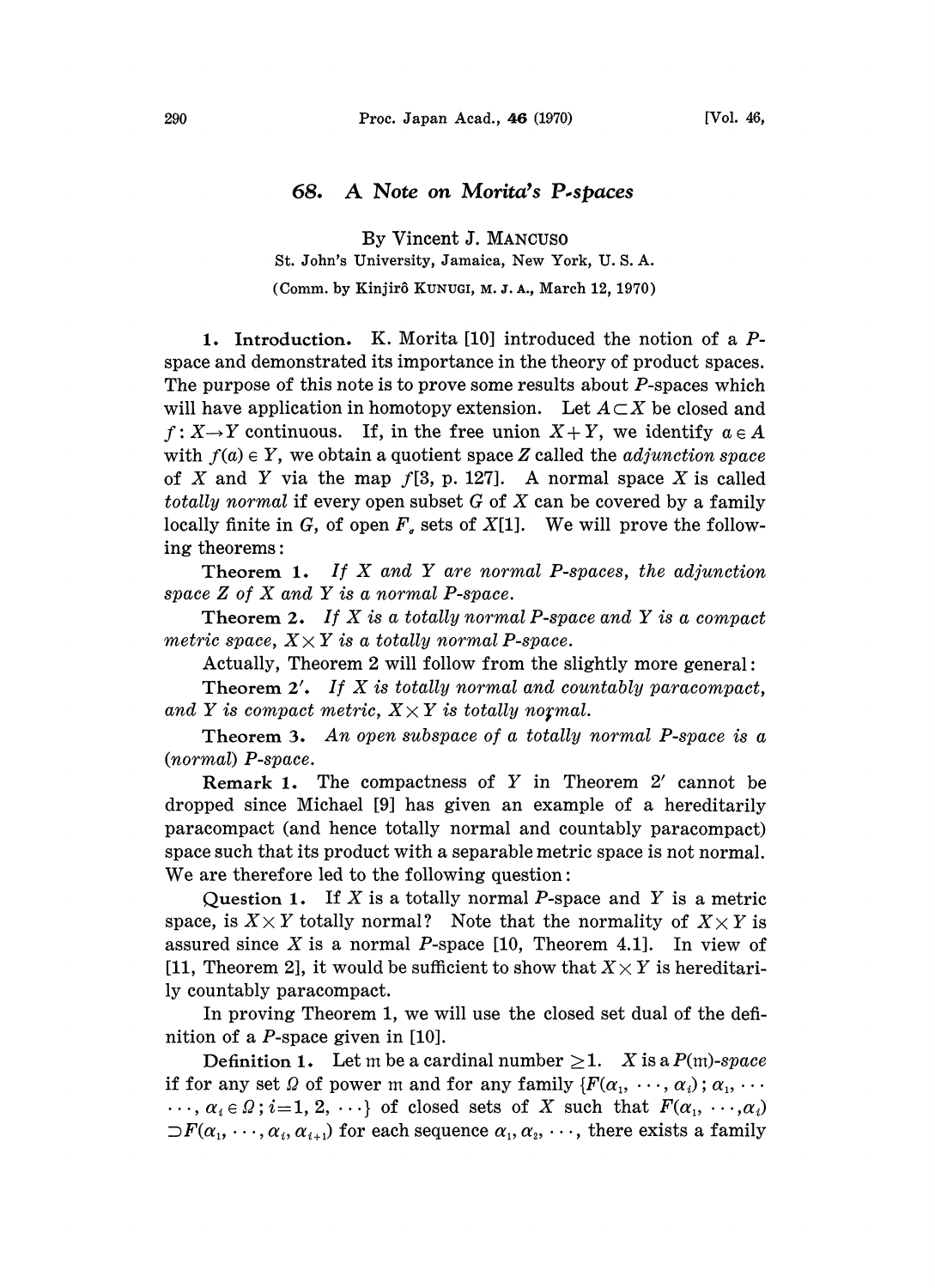of open sets  $\{G(\alpha_1, \ldots, \alpha_i); \alpha_1, \ldots, \alpha_i \in \Omega; i=1, 2, \ldots\}$  satisfying  $F(\alpha_1,\dots,\alpha_i)\subset G(\alpha_1,\dots,\alpha_i)$  for each sequence  $\alpha_1,\alpha_2,\dots$  and  $\bigcap\{G(\alpha_1,\dots,\alpha_i)\in G(\alpha_1,\dots,\alpha_i)\}$  $\ldots, \alpha_i$ ;  $i=1,2,\ldots=0$  for any sequence  $\{\alpha_i\}$  such that  $\bigcap \{F(\alpha_1, \ldots, \alpha_n)\}$  $\alpha_i$ ;  $i=1,2,\dots=0$ . X is called a *P-space* if X is a *P*(m)-space for each  $m \ge 1$ .

Remark 2. By Ishikawa [7], a  $P(1)$ -space is countably metacompact, and by Dowker [2], a normal space is a  $P(1)$ -space if and only if it is countably paracompact.

2. Proofs of theorems. At this point, we will assume the reader is familiar with the salient features of the adjunction space as, for example, those given in [3, Theorem 6.3, p. 128], or in [5]. The proof of Theorem 1 now follows:

Since  $Z$  is normal [5, Lemma 3.3], we need only show that  $Z$  is a  $P(m)$ -space for each  $m \ge 1$ . Let  $\{F(\alpha_1, \dots, \alpha_i); \alpha_1, \dots, \alpha_i \in \Omega; i=1, \dots, \lambda_i\}$  $2, \dots$  be a family of closed sets of Z, with  $\Omega$  of power m, such that  $F(\alpha_1, \dots, \alpha_i) \supset F(\alpha_1, \dots, \alpha_i, \alpha_{i+1})$  for each sequence  $\alpha_1, \alpha_2, \dots$ . Then since Y is a P(m)-space, there is a family { $V(\alpha_1, \dots, \alpha_i)$ ;  $\alpha_1, \dots, \alpha_i \in \Omega$ ;  $i=1, 2, \cdots$  of open subsets of Y satisfying:

(1)  $F(\alpha_1, \dots, \alpha_i) \cap Y \subset V(\alpha_1, \dots, \alpha_i)$ for each sequence  $\alpha_1, \alpha_2, \cdots$  and,

(2)  $\bigcap \{V(\alpha_1, \dots, \alpha_i)\,;\, i=1, 2, \dots\} = \emptyset$  for any sequence  $\{\alpha_i\}$  such that  $\bigcap \{F(\alpha_1, \ldots, \alpha_i) \cap Y; i=1,2,\cdots\} = \emptyset.$ 

Since Y is normal, there exists a family  $V'(\alpha_1, \dots, \alpha_i); \alpha_1, \dots, \alpha_i$  $\epsilon \Omega$ ;  $i=1, 2, \dots$ } of open subsets of Y such that<br>
(3)  $F(\alpha_1, \dots, \alpha_i) \cap Y \subset V'(\alpha_1, \dots, \alpha_i)$  and

( 4 ) Cl(V'( $\alpha_1, \dots, \alpha_i$ ))  $\subset V(\alpha_1, \dots, \alpha_i)$  (Cl=closure) for each sequence  $\alpha_1, \alpha_2, \cdots$ . Moreover, we may assume that

( 5 )  $V'(\alpha_1, \cdots, \alpha_i) \supset V'(\alpha_1, \cdots, \alpha_i, \alpha_{i+1})$ for each sequence  $\alpha_1, \alpha_2, \cdots$ .

Let  $k=p|X$  where  $p: X+Y \rightarrow Z$  is the natural projection. Now set  $K(\alpha_1, \dots, \alpha_i) = k^{-1}[F(\alpha_1, \dots, \alpha_i) \cup \text{Cl}(V'(\alpha_1, \dots, \alpha_i))]$ . Then  $\{K(\alpha_1, \cdots, \alpha_i); \alpha_1, \cdots, \alpha_i \in \Omega; i=1,2,\cdots\}$ is a family of closed sets of  $X$ , and by  $(5)$ , (6)  $K(\alpha_1, \cdots, \alpha_i) \supset K(\alpha_1, \cdots, \alpha_i, \alpha_{i+1})$ for each sequence  $\alpha_1, \alpha_2, \cdots$ . Since X is a  $P(m)$ -space, there exists a family  $\{H(\alpha_1 \cdots, \alpha_i) \, ; \, \alpha_1, \cdots \}$  $\ldots, \alpha_i \in \Omega$ ;  $i=1, 2, \ldots$  of open subsets of X satisfying:<br>(7)  $K(\alpha_1, \ldots, \alpha_i) \subset H(\alpha_1, \ldots, \alpha_i)$  $K(\alpha_1, \dots, \alpha_i)$   $\subset H(\alpha_1, \dots, \alpha_i)$ for each sequence  $\alpha_1, \alpha_2, \cdots$  and, (8)  $\bigcap \{H(\alpha_1, \dots, \alpha_i)\,;\, i=1, 2, \dots\} = \emptyset$  for any sequence  $\{\alpha_i\}$  such that  $\bigcap \{K(\alpha_1, \cdots, \alpha_i)\,;\, i=1,2,\cdots\} = \emptyset.$ 

Let  $G(\alpha_1, \dots, \alpha_i) = k(H(\alpha_1, \dots, \alpha_i)-A) \cup V'(\alpha_1, \dots, \alpha_i)$ . Using (7),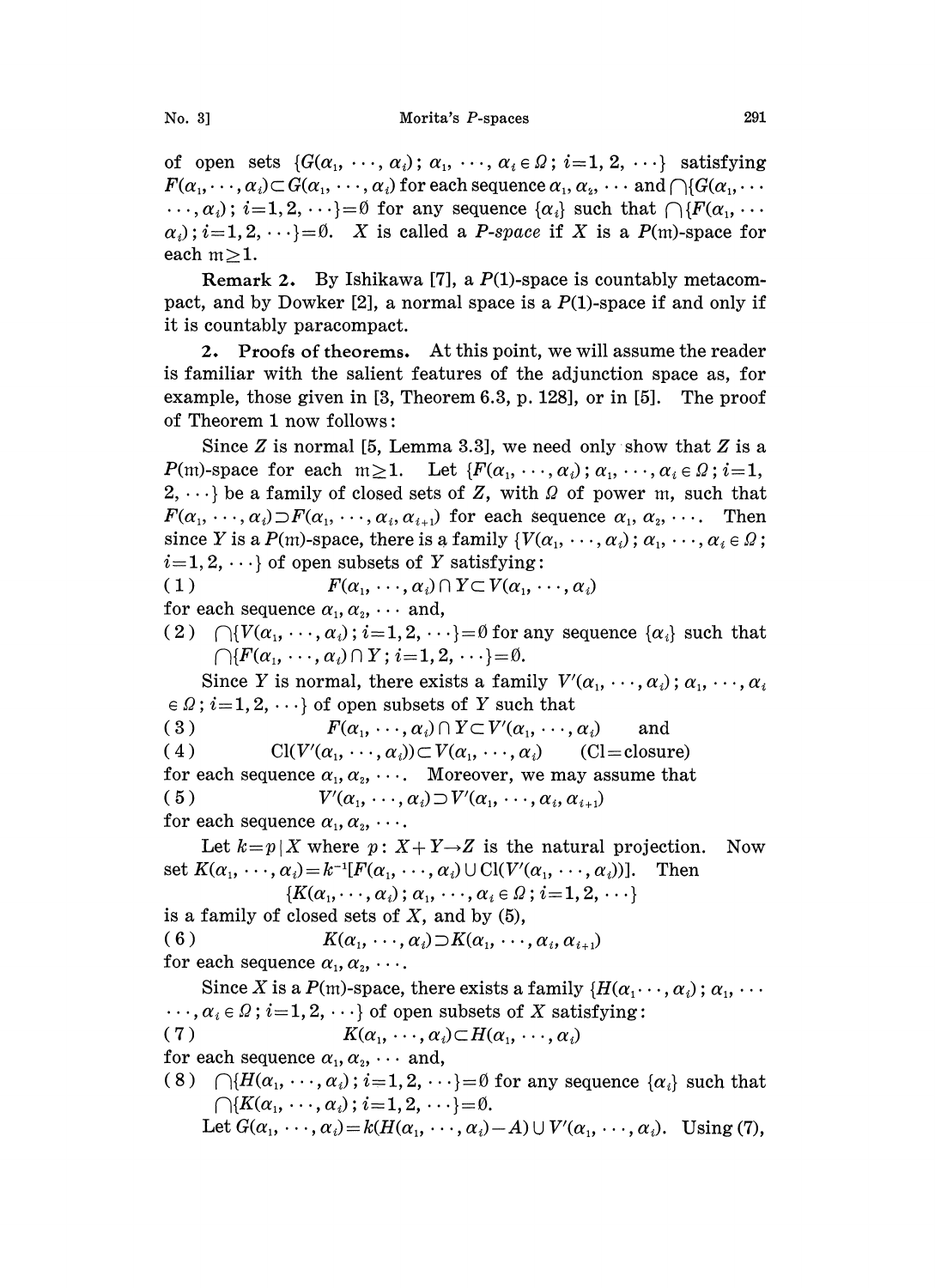we can argue as in [5, p. 377] to show that each  $G(\alpha_1, \dots, \alpha_i)$  is open in Z. Now writing

 $F(\alpha_1, \dots, \alpha_i) = [F(\alpha_1, \dots, \alpha_i) \cap Y] \cup [F(\alpha_1, \dots, \alpha_i) \cap Z - Y]$  and using (3) and the fact that  $k | X - A$  is an embedding, we get<br>  $F(\alpha_1, \dots, \alpha_i) \subset G(\alpha_1, \dots, \alpha_i)$ 

$$
F(\alpha_1,\cdots,\alpha_i)\subset G(\alpha_1,\cdots,\alpha_i)
$$

for each sequence  $\alpha_1, \alpha_2, \cdots$ .

Now suppose  $\bigcap \{F(\alpha_1, \dots, \alpha_i) : i=1, 2, \dots\} = \emptyset$  for some sequence  $\{\alpha_2\}$ . By (2) and (4),  $\bigcap \{\text{Cl}(V'(\alpha_1, \dots, \alpha_i); i=1, 2, \dots\} = \emptyset$  and so  $\bigcap \{K(\alpha_1, \dots, \alpha_i)\,;\,i=1,\,2,\,\dots\} = \emptyset$  for  $\{\alpha_i\}$ . By (8),  $\bigcap \{H(\alpha_1, \dots, \alpha_i)\,;\,$  $i=1,2,\dots=0$  for  $\{\alpha_i\}$ . Again, since  $k|X-A$  is an embedding,  $\bigcap \{G(\alpha_1, \dots, \alpha_i)\,;\, i=1,2,\dots\} = \emptyset$  for  $\{\alpha_i\}$ , and the proof is complete.

**Proof of Theorem 2'.**  $X \times Y$  is normal by [2, Lemma 3]. Let G be open in  $X \times Y$  and let  $\mathfrak{B} = \{B_i : i \in N\}$  be a countable base for Y. For each  $i \in N' \subset N$ , there exists  $H_i$  open in X such that  $H_i \times B_i \subset G$ and  $G = \bigcup \{H_i \times B_i : i \in N'\}.$  Let  $\mathcal{H} = \bigcup \{H_i : i \in N'\}.$  It follows easily from Theorem 1.3 in [10] with  $m=\aleph_0$ , that X is hereditarily countably paracompact.  $\mathcal{A}$  is therefore countably paracompact and normal, and so there exists a locally finite (in  $\mathcal{H}$ ) open refinement  $CV = \{V_i\}$  such that  $V_i \subset H_i$  for each  $i \in N'$ . Since X is totally normal, each  $V_i = \bigcup \{W_{i\alpha}; \alpha \in \Omega_i\}$  where  $\{W_{i\alpha}; \alpha \in \Omega_i\}$  is a collection, locally finite in  $V_i$ , of open  $F_i$ , sets of X.

For each  $i \in N'$  and  $\alpha \in \Omega_i$ , let  $C_{i\alpha} = W_{i\alpha} \times B_i$ . Clearly, each  $C_{i\alpha}$  is an open  $F<sub>a</sub>$  set of  $X \times Y$ , and  $G = \bigcup \{C_{i_a}; a \in \Omega_i, i \in N'\}$ . We contend that  $\{C_{i_{\alpha}}; \alpha \in \Omega_i, i \in N'\}$  is locally finite in  $G:$  Let  $(x, y) \in G$ . There exists a neighborhood  $N_x$  of x in  $\mathcal A$  (and hence in X) such that  $N_x$ meets at most  $V_{i_1}, \dots, V_{i_n}$ . If  $x \in V_{i_j}$ , there exists a neighborhood  $N_{i,j}$  of x in  $V_{i,j}$  (and hence in X) such that  $N_{i,j}$  meets at most finitely many members of the family  $\{W_{i,j}: \alpha \in \Omega_{i,j}\}\$ . Then  $N = \bigcap \{N_{i,j}: \alpha \in N_{i,j}\}\$ is a neighborhood of x in X. Let  $B_i(y)$  be any member of  $\mathfrak{B}$  containing y. It follows that  $(N_x \cap N) \times B_i(y)$  is a neighborhood of  $(x, y)$  in G which meets at most finitely many of  $\{C_{i\alpha}; \alpha \in \Omega_i, i \in N'\}$ , and this completes the proof.

Proof of Theorem 2. Since X is a P-space,  $X \times Y$  is normal and since Y is compact,  $X \times Y$  is a P-space [10, Corollary 3.5]. By Remark 2 and Theorem 2',  $X \times Y$  is totally normal.

Observe that with the hypothesis of Theorem 2',  $X \times Y$  is countably paracompact [2, Theorem 1] and so  $X \times Y$  is hereditarily countably paracompact [10, Theorem 1.3].

Proof of Theorem 3. We will modify the technique used by Hodel [6]. Let G be an open subspace of a totally normal P-space  $X$ . Then  $G = \cup \{G_{\alpha} : \alpha \in \Omega\}$  where  $\{G_{\alpha} : \alpha \in \Omega\}$  is a family, locally finite in G, of open  $F<sub>a</sub>$  sets of X. Each  $G<sub>a</sub>$  is a normal  $P(m)$ -space [10, Corollary 3.7]. Since G is normal, there exists an open refinement  ${V_\alpha}$ ;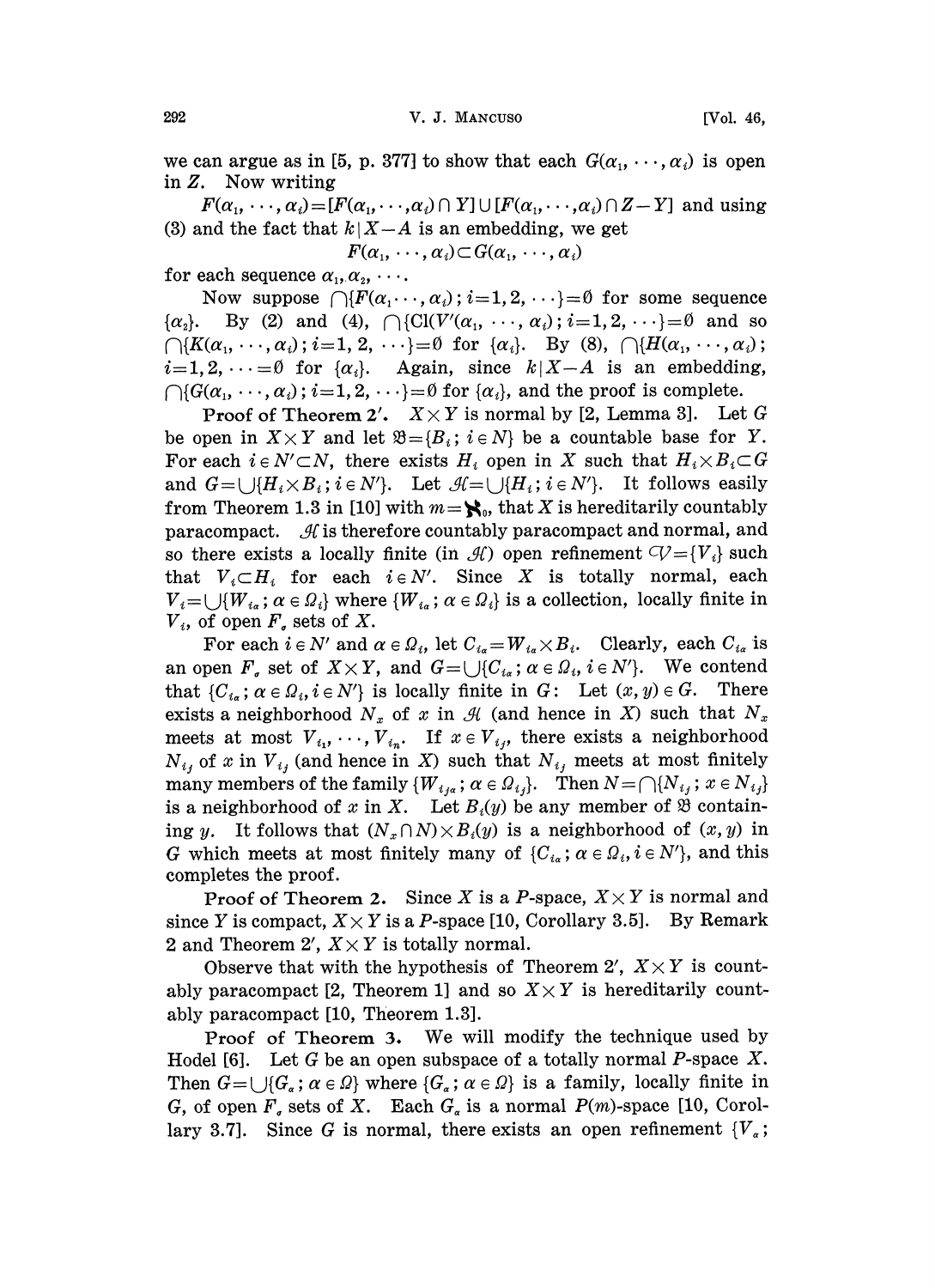$\alpha \in \Omega$  of  $\{G_{\alpha}; \alpha \in \Omega\}$  such that  $Cl(V_{\alpha}) \subset G_{\alpha}$  for  $\alpha \in \Omega$  (closure is taken in G). Applying Corollary 3.7 again, and then Theorem 3.6 of [10], we get that G is a  $P(m)$ -space. This completes the proof.

Remark 3. Theorem 3 also holds if P-space is everywhere replaced by M-space [10, p. 379]. A very similar argument works except that the crucial results needed on M-spaces are to be found in [8] and [13].

Question 2. Is every subspace of a totally normal P-space a Pspace? Using Theorem 4.1 in [10], it is easy to show that an affirmative answer to Question 1 implies an affirmative answer to Question 2. However, another method is available. Hodel's technique [6, Theorem 1] would also yield an affirmative answer if we could prove the following: If every open subspace of X is a P-space, every subspace of X is a P-space. The same question appears to be open for M-spaces.

Example 1. Let  $X = \beta Y$ , the Stone-Cech compactification of Y where Y is Michael's example [9]. Clearly, X is a normal P-space but Y is a hereditarily paracompact subspace which is not a P-space.

Example 2. Let  $X=w(Y)$ , the Wallman compactification of Y where Y is Frolik's example  $[4]$ . Y is a Hausdorff space which is not countably compact and yet every point-finite open cover has a finite subcover. It follows that Y could not be countably metacompact. Therefore,  $X$  must have an open subspace which is not countably metacompact and hence not a  $P$ -space (see Remark 2). This example shows that an open subspace of a  $P$ -space  $X$  need not be a  $P$ -space.

Note that  $X$  of Example 2 is not normal. As yet the author has not found an example of an open subspace of a normal P-space which is not a P-space. Such an example can be found if there exists a completely regular  $T_1$  space X which is not countably metacompact, for then, as above,  $\beta X$  must have an open subspace which is not a Pspace.

**Example 3.** Let X be the Tychonoff plank,  $[0, 0] \times [0, \omega]$ , and let G be the open subspace  $X-\{\Omega, \omega\}$ . Clearly, X is a normal M-space and yet it is shown in [12] that G is not an M-space (but G is a P-space).

3. Applications to homotopy extension. We will merely state the theorems in this section, since their proofs will be given elsewhere.

Let  $I = [0, 1]$  and  $C = X \times \{0\} \cup A \times I$ .

Theorem 4. Let  $X$  be an  $ANR(normal P-space)$  and  $A$  a closed  $G_s$  in X such that A is also an ANR(normal P-space). Then any continuous  $f: C \rightarrow Y$  has a homotopy extension  $F: X \times I \rightarrow Y$ .

Theorem 5. Let  $A$  be closed in a totally normal P-space  $X$  such that Ind  $(X-A)\leq n$ . Let Y be complete separable metric and LC<sup>n</sup>. Then any continuous  $f: C \rightarrow Y$  has a homotopy extension  $F: X \times I \rightarrow Y$ .